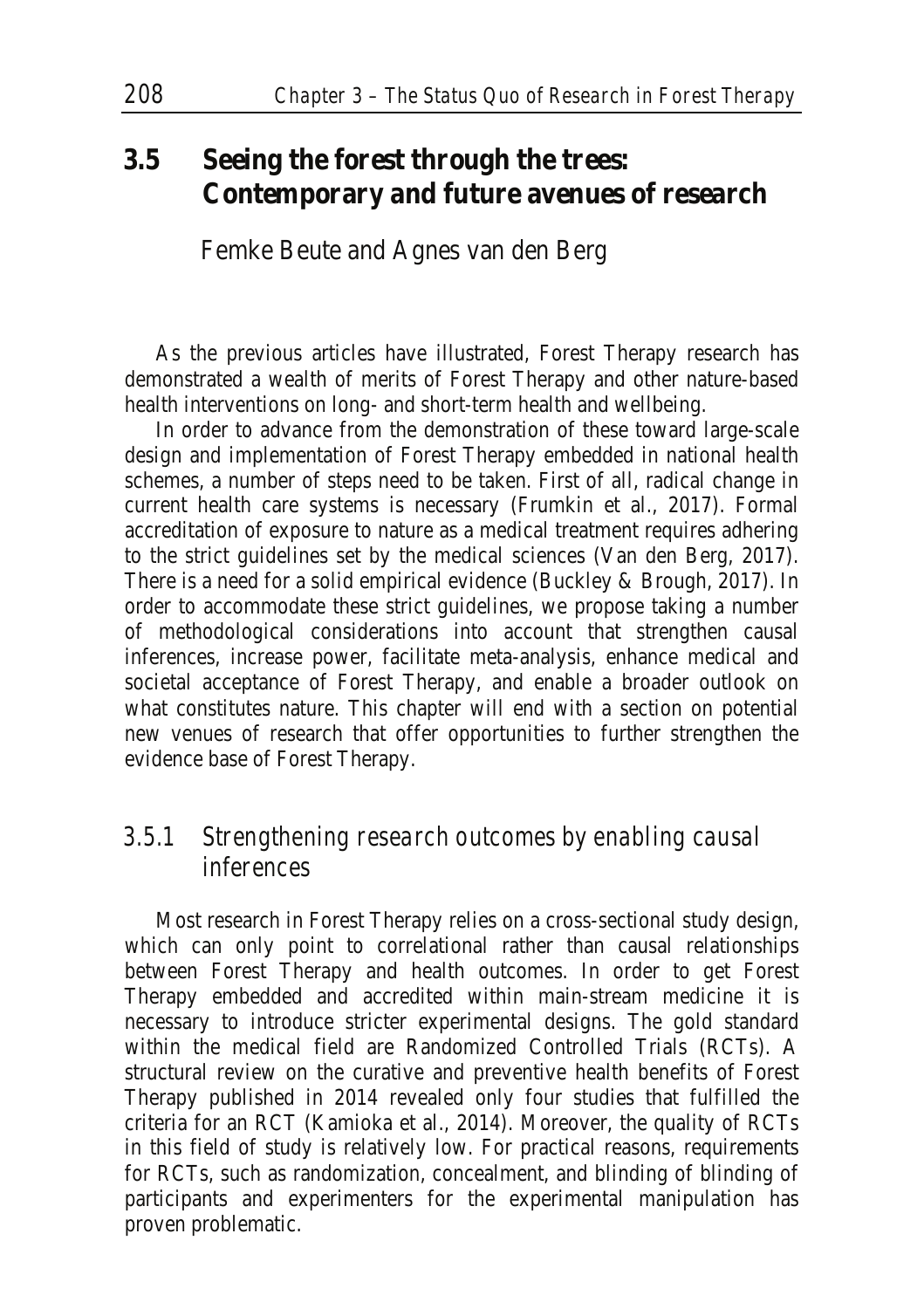With the number of RCTs likely to remain small, there are a number of measures that can be undertaken to strengthen the power for causal inferences in evaluations of Forest Therapy. A first, step is adding baseline measurements. Baseline measures can strengthen the design for at least two reasons (Stevenson, Schilhab, & Bentsen, 2018). First of all, it offers a very basic comparison between different treatment groups before the treatment has taken place to rule out that groups may have been different even before starting the therapy. Not knowing at which level an individual started before the intervention makes it more difficult to conclude whether an improvement in mental health has occurred due to exposure to nature or because there might have been some systematic (or random) differences between groups in the first place. This is especially problematic with smaller sample sizes, which are often used in this type of research due to practical and pragmatic reasons (Lee et al., 2017). Many studies within the field of Forest Therapy now include baseline measures. It is, however, also important to consider the right type and timing of the baseline measures. For instance, circadian variations in physiological and endocrinology must be taken into consideration, as was done by Ochiai and colleagues (2015), by taking baseline measurements the day before the intervention, at the same time of day.

Second, having a pre-treatment measure also opens up possibilities to compare effects within, rather than only between individuals. With more advanced statistical methods, such as hierarchical linear modelling, it is possible to go one step beyond proving whether a therapeutic intervention has been beneficial or not by looking at intra-individual effects. For instance, it was establish that everyday encounters with natural elements were more beneficial for those with affective problems than for those without affective problems (Beute & de Kort, 2018).

Baseline measures alone will not lift cross-sectional research up to the level of randomized controlled trials. The addition of appropriate control conditions to compare effects in environment, treatment type, and level of physical activity constitute a second requirement for strengthening research outcomes. As custom in restoration research, nature visits are often contrasted with visits to urban or built areas. This allows for contrasting nature to its contemporary and artificial opposite, but is not always able to rule out alternative explanations of detrimental effects of the city rather than positive effect of nature.

RCTs can be broadly categorized into superiority trials, noninferiority trials, and equivalence trials (Piaggio et al., 2006). While most RCTs are designed as superiority trials, with the intention to show that one treatment is superior to another treatment, Forest Therapy researchers may also consider non-inferiority trials, e.g., to determine that the nature treatment is no worse than a regular treatment (or doing nothing), or equivalence trials,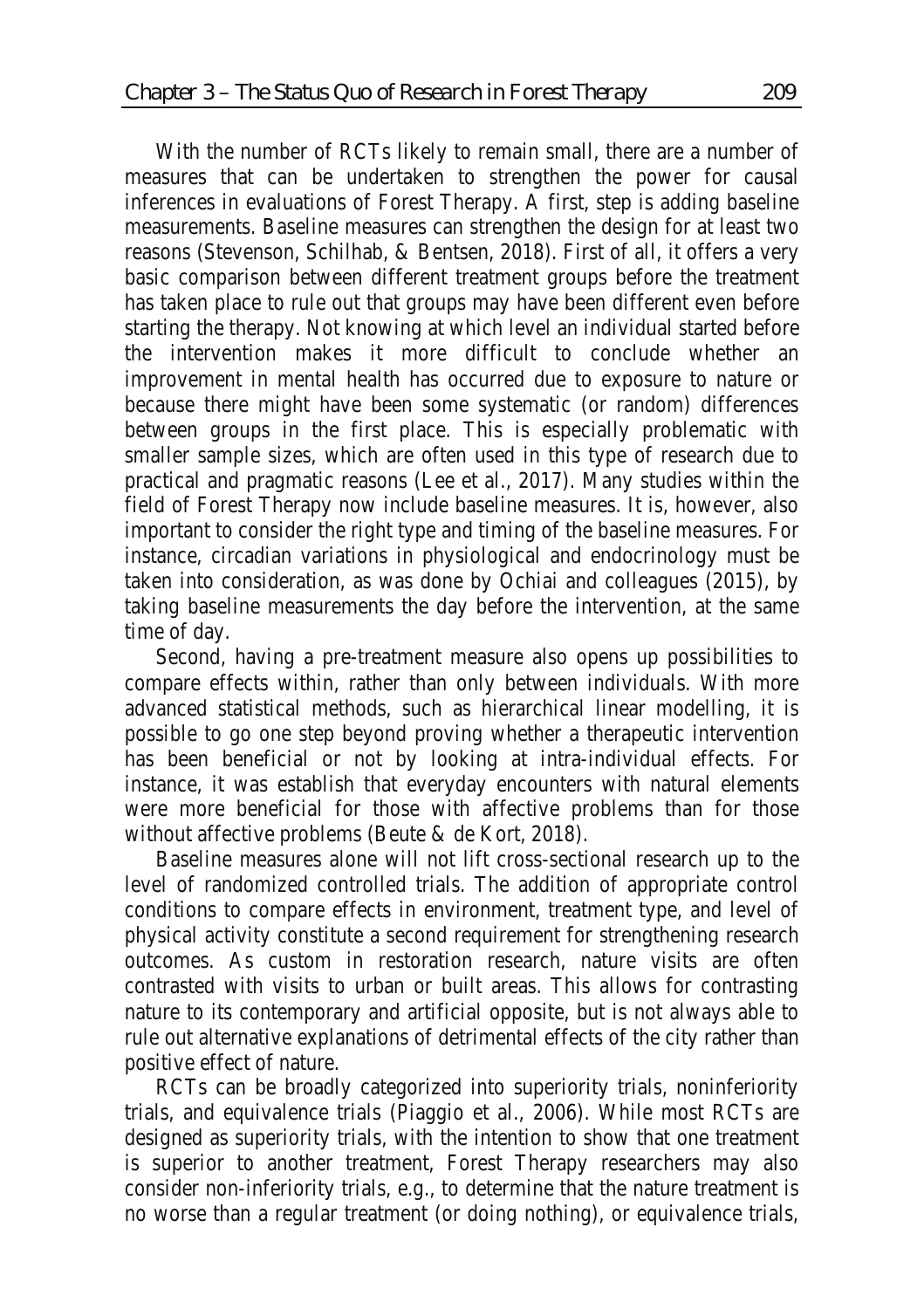in which the hypothesis is that the two interventions are indistinguishable from each other. Positive outcomes of the latter trials may strengthen the position of Forest Therapy within the regular range of therapies.

In general, careful consideration needs to be given through to the choice of the control group as Forest Therapy often differs in many aspects from regular therapy. For instance, compared to traditional therapy, Forest Therapy also adds a component of physical activity, which in itself has proven beneficial. Roe and Aspinall (2011), for instance, found that physical activity alone already was beneficial for individuals with poor mental health, but walking in natural environments did appear to have added benefits.

A requirement for RCTs that is notably difficult to realize in Forest Therapy research concerns the experimental control over the independent variable, i.e. the therapeutic environment. While medical researchers can control in detail the ingredients of new pills or interventions, Forest Therapy researchers generally need to choose existing environments as therapeutic settings. These settings often contain elements and uncontrollable events that can compromise therapy outcomes, such as weather circumstances or loud noise and other disturbances caused by third-party activities. These issues can be overcome by doing research in more controlled laboratory settings, such as VR settings (Von Lindern, Lymeus & Hartig, 2017). However, studying Forest Therapy in laboratory settings may compromise the external validity of the findings, and is therefore only of limited use. In general, a careful selection of therapeutic settings is crucial for making causal inferences on the effects of the settings. Last, even though it is difficult to obscure the manipulation for participants, blinding the experimenter for the research conditions of the participants is achievable and a requisite for randomized controlled trials.

# *3.5.2 Increasing power: advantages and disadvantages of the cross-over design*

Research in this area is often expensive and time-intensive. Adding to this that the research population is sometimes difficult to reach and you begin to appreciate why some studies are executed with relatively small sample sizes. Cross-over trials are often used to overcome this limitation. In a typical two by two cross-over trial, each participant receives the same treatment in both a natural and a control setting in different orders, thereby serving as his or her own control. This potentially reduces the sample size required for the same statistical power. However, there are many caveats related to this design (Jones & Kenward, 2014). The most important of these is the possibility of order effects, which means that the order in which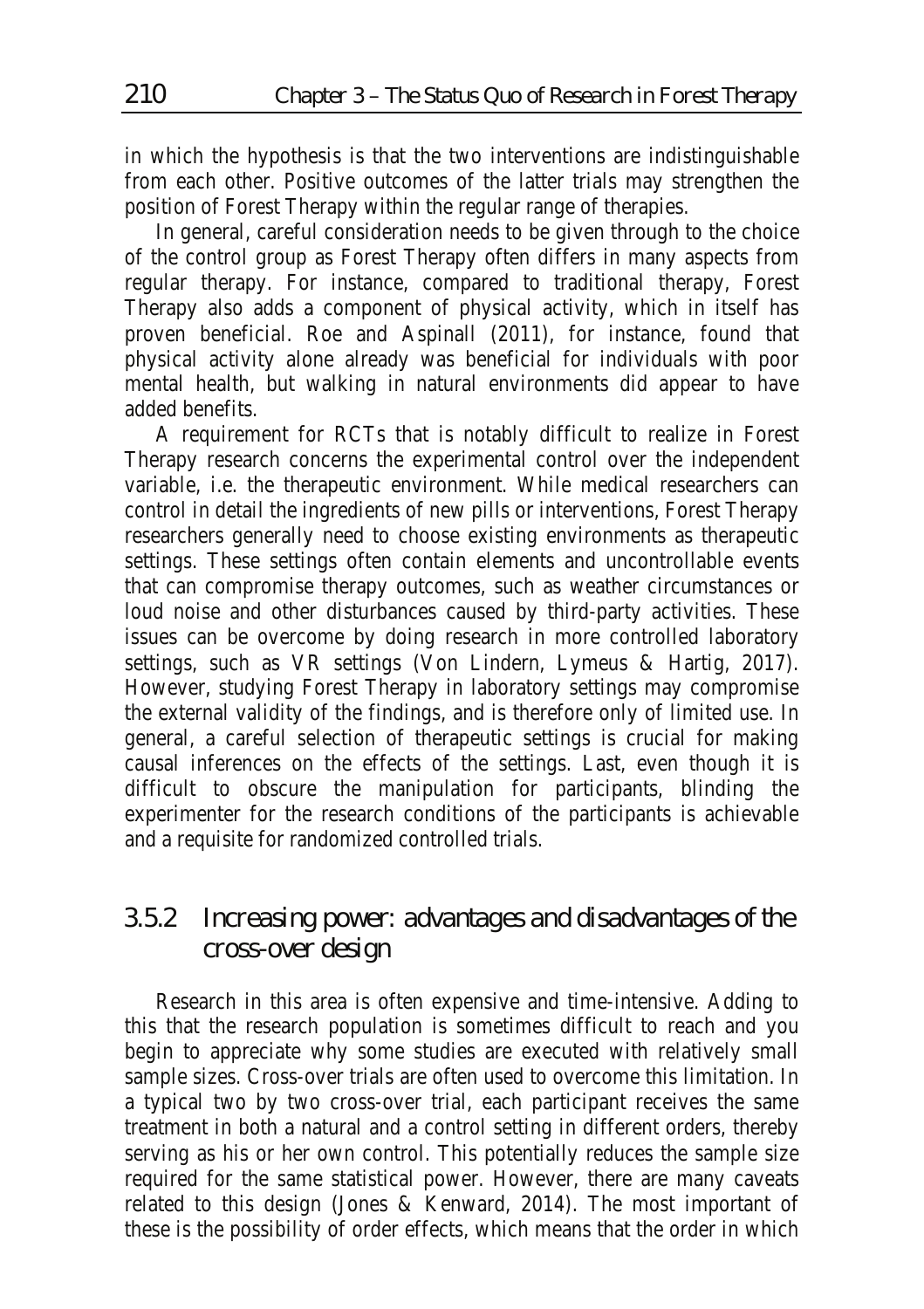the treatments are administered may influence results. For example, Forest Therapy may be more effective than a control therapy during the first session, while it may be less effective during the second session (or vice versa).

A much-cited reason for an order effect is that positive effects of Forest Therapy can "carry over" to the subsequent control therapy, which mostly happens when the washout period (or time between the two treatments) is too short. There are, however, many other ways in which order effects may undermine the outcomes of cross-over trials. For example, when studying effects on attentional performance, participants may be faster in learning correct responses to a task in the natural setting, which may lead to inflated test scores during the second (non-natural) session. Another possibility, which is especially relevant when studying mood effects, is that positive experiences during a first session in a natural setting may make the second session in a non-natural setting appear less attractive then if it were experienced in isolation.

When order effects are found, a usual practice is to set aside the results of the second session and analyse the results of the first session only. It is thus of crucial importance that any cross-over trial should include preliminary tests of order effects. Unfortunately, in Forest Therapy research, just like in other areas of research, such pre-tests are often lacking, or not carried out in a proper manner (Li, Yu, Hawkins & Dickersin, 2015). A common mistake is to test for the effects of order coded as nature first or control first, or include this 'order variable' as a covariate in analyses of treatment effects (see, for example, Gladwell et al., 2016). However, since order is confounded with group, this analysis will only tap into differences between the experimental and control groups, which are already minimized by random assignment. A more appropriate statistical test of the order effect includes a test of the treatment (nature, control) by group (nature first, control first) interaction. If this test turns out significant, then the effect of the treatment differs between the first and second session, indicating an order effect. As a minimum, in research using a cross-over design, researchers should always present tables with treatment averages as a function of the order in which they were received, to allow readers to check if order played a role in the results.

### *3.5.3 Allowing better comparisons across different studies*

With research standards set increasingly higher, the first promising steps have already been taken to include Forest Therapy within existing health care systems, but more change is necessary. A few well-executed RCTs, or some large-scale and longitudinal studies alone may not be enough to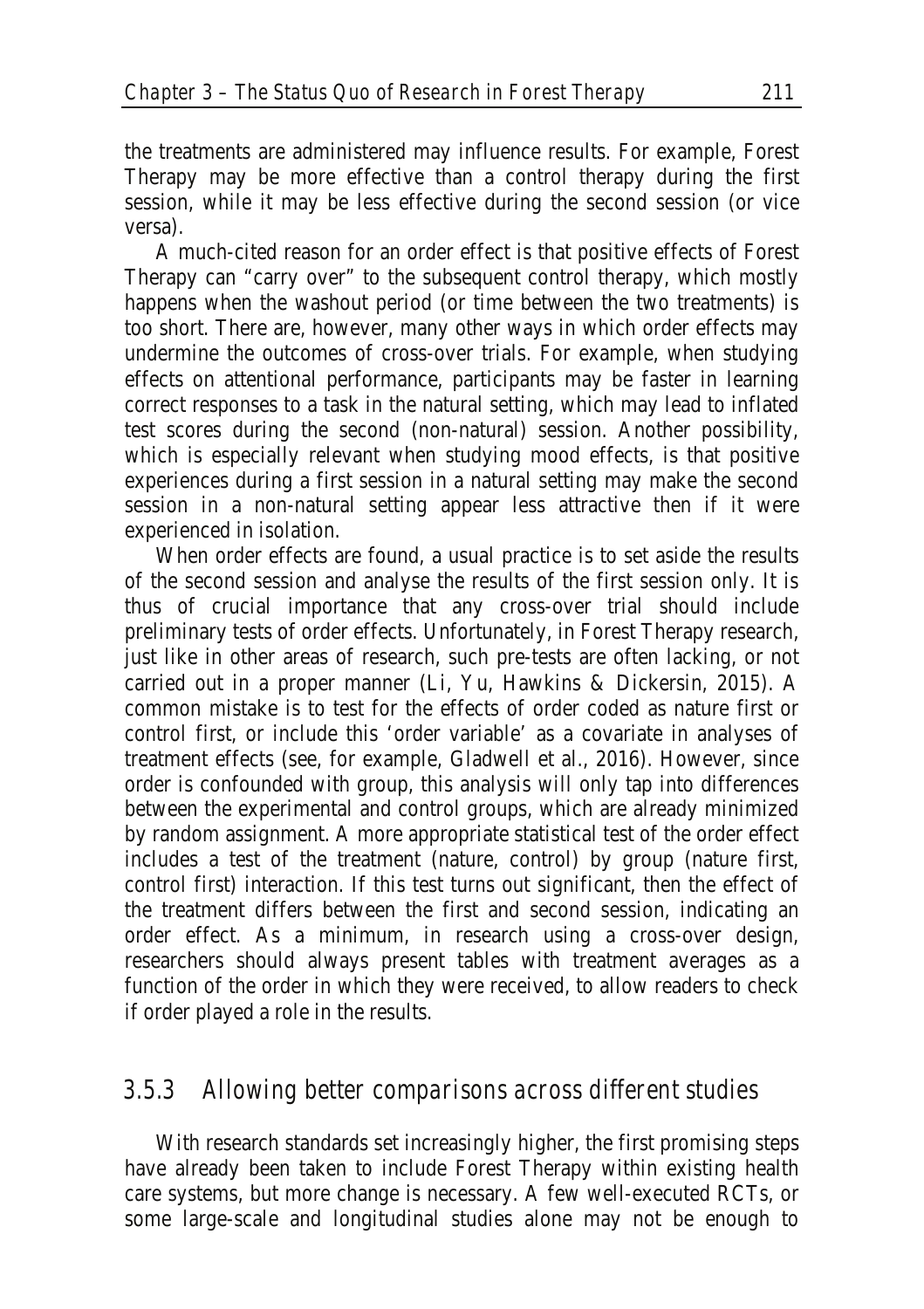achieve radical changes within the medical profession, they may be no more than a ripple in the water. Aggregating the results over multiple studies in a meta-analysis presents a powerful tool to yield more high-quality evidence. However, the heterogenous character of the current evidence base -partly caused by the interdisciplinary character of the research domain (Karjalainen, Sarjala & Raitio, 2010) - makes it difficult to perform metaanalyses. In addition, interventions also differ substantially in their structure and content, and range from merely viewing nature, through being near nature, to actively interacting with nature (Stigsdotter et al., 2011). Therefore, and also to improve comparability between studies, the field could benefit from more homogeneity in the research methods used, but also in the research instruments employed. To start with, research groups could start to coordinate the use of specific operationalisations of subjective wellbeing, which are included in most studies, in order to move forward in a logical and systematic manner (White, 2017).

Increasingly, studies are moving away from relying solely on selfreports of mental and physical health outcomes and are improving the research design by incorporating neurobiological manifestations of restorative outcomes (Hansen, Jones & Tocchini, 2017; van den Berg, 2009). More homogeneity could be accomplished by taking a more structured -and above all- more theory-driven design, and measurement, of the therapeutic interventions and benefits (Lee et al., 2017). We also need to learn more on the relationship between frequency and duration of nature therapy and its efficacy (Buckley, Brough & Westaway, 2018; Frumkin et al., 2017) and of the different contributions of different natural elements (Hartig et al., 2014).

Agreeing on the methodology as well as on the use of theory-driven and validated research instruments to incorporate in future studies would highly accommodate pushing the field forward by allowing for the aggregation of and the comparison between- different studies.

### *3.5.4 Medical and societal acceptance of Forest Therapy*

Incorporating Forest Therapy in health care systems does not only require a change in status quo for the health system alone, it will only work when there is wide-spread social support for the interventions. Currently, the lion's share of research in this field has been executed in Japan (Ideno et al., 2017), followed by other Asian countries as Korea (Han et al., 2016) and China (Mao et al., 2017). Only a limited number of studies have been conducted in other countries and on other continents, as for example in Denmark (Corazon, Stigsdotter, Jensen & Nilsson, 2010; Stigsdotter et al.,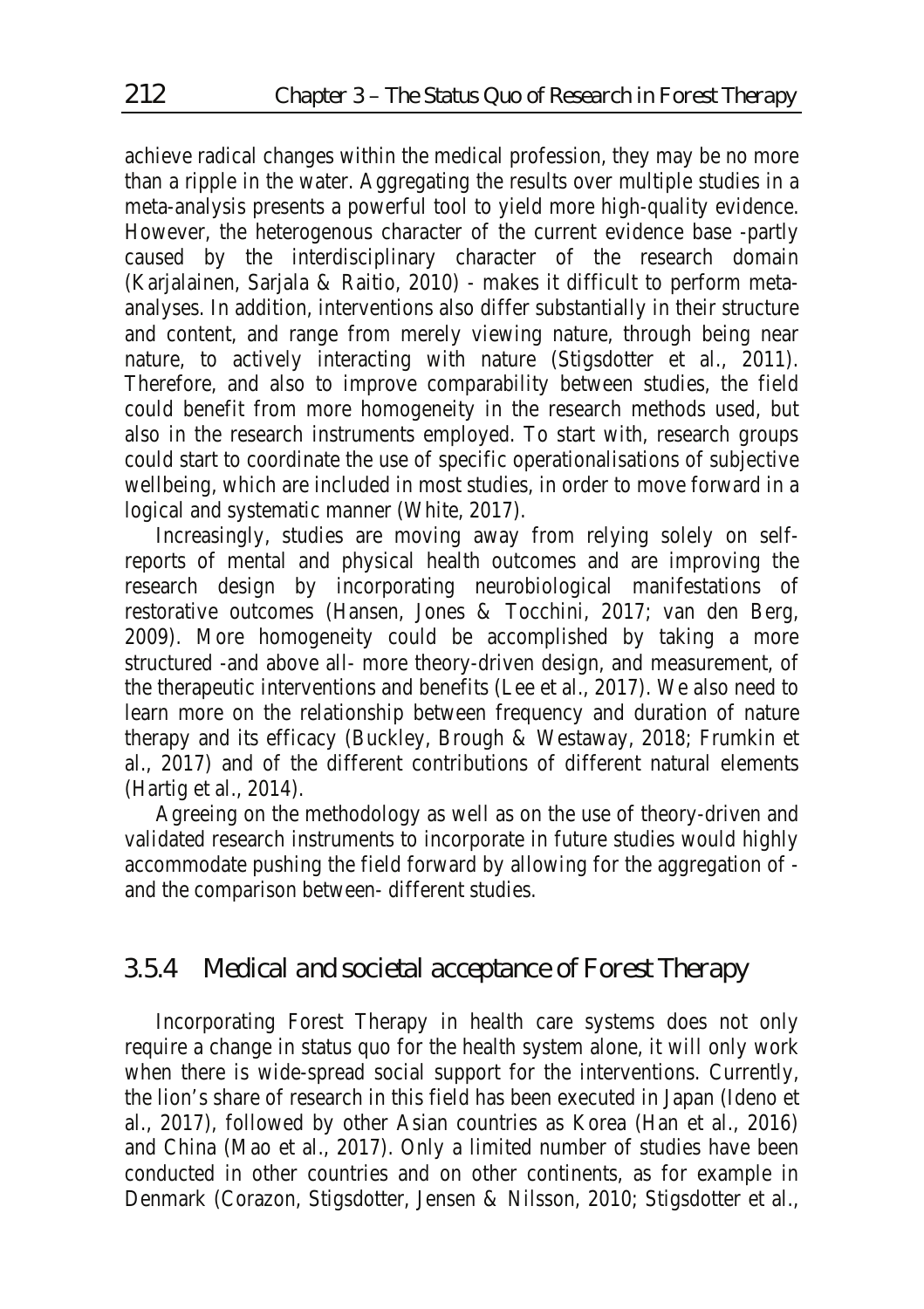2018) the UK (Barton, Griffin & Pretty, 2012), and the USA (McCaffrey, Hanson & McCaffrey, 2010).

Research in Denmark for instance established that nature-based therapy can be as effective in lowering visits to the general practitioner for individuals with stress-related illnesses than traditional cognitive behavioural therapy (Corazon et al., 2010). Less research in the other continents thus does not necessarily signal lower efficacy of the therapy in these countries. However, the attitude toward nature may be very different in Japan, with its rich history in Shinto religion, than in for instance European countries. Therefore, it is important to establish whether the same support base exists for nature interventions within different cultures and to establish which social factors are of influence, as are climate and geography (Buckley & Brough, 2017).

### *3.5.5 A broader outlook on nature*

Milder climates – and milder summers within harsh climates – will most probably facilitate more frequent and longer nature visits (Hartig, Catalano & Ong, 2007). Benefits of nature are usually discussed in terms of access or exposure to green space, such as the proximity to parks, a therapeutic session in the forest, or visual exposure to natural versus urban stimuli. Some studies include other modalities, such as sounds (Ratcliffe, Gatersleben & Sowden, 2013) and other types of nature such as 'blue' space (Dempsey, Devine, Gillespie, Lyons & Nolan, 2018). Climate, the weather, the change of seasons, and daily transitions from day to night are, however, also inherent parts of our natural environment that are often overlooked.

A central role in all these phenomena is played by the sun. The orbit of the sun around the earth orchestrates cycles in day and night, and shifts in seasons around the world. Importantly, exposure to daylight and sunlight on its own also has profound benefits for human health (Beute & de Kort, 2014). Benefits that are very likely to also occur during Forest Therapy. Sunlight, for instance, is a quintessential 'Zeitgeber' for our biological clock and can positively influence sleep, and endocrine functioning (Roenneberg, Kantermann, Juda, Vetter & Allebrandt, 2013). Importantly, exposure to sunlight can reduce depression, and not only seasonal depression (Benedetti, Colombo, Barbini, Campori & Smeraldi, 2001; Lambert, Reid, Kaye, Jennings & Esler, 2002).

This latter line of inquiry directly connects to the second rationale for including daylight in the study of Forest Therapy. There is a wealth of studies available pointing to benefits of exposure to daylight (i.e., high intensity- and full spectrum- light) on several health outcomes. Daylight exposure thus, in itself, can have various salutogenic effects (Beute & de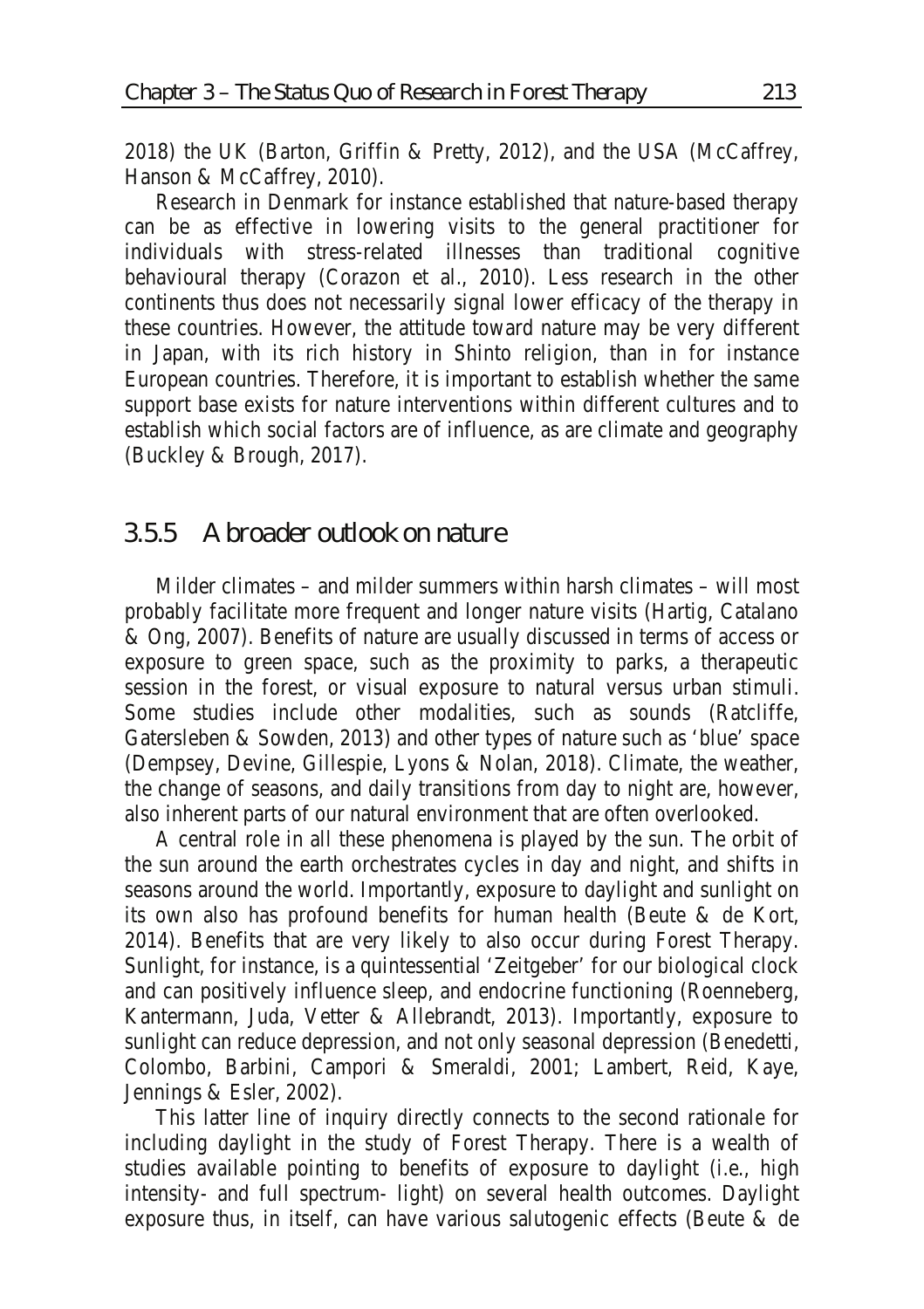Kort, 2014). This could constitute an additional rationale for 'selling' the merits of Forest Therapy to the medical profession. Outcomes within the domain of lighting benefits can often be found in the field of Chronobiology and Medicine, and often point to an advantage of exposure to light in the morning. These outcomes may serve as input for the design of Forest Therapy.

 New venues for research advancements in technology and statistical tools are widening the landscape of research methodologies available to researchers. Some of these advancements are of particular interest for the field of Forest Therapy. Implementation of diary research into mobile technology has jumpstarted diary research technologies such as Ecological Momentary Assessment (Shiffman, Stone & Hufford, 2008; Stone & Shiffman, 1994). Combining momentary questions on a mobile phone with continuous ambulatory assessment of variables as, for instance, physiology, environment, activity and location facilitates the investigation of a whole new range of research questions within Forest Therapy (Beute, de Kort & IJsselsteijn, 2016). It allows the study of nature exposure in the realm of everyday life. Participants can now be monitored continuously during and for a certain period after the treatment or intervention has taken place, which can reveal important information about variables that moderate and mediate a treatment effect (Myin-Germeys et al., 2009). Do individuals, for example, respond differently to Forest Therapy and can these differences be related to personal characteristics and elements of the therapy?

Much of what was discussed in earlier sections of this chapter relates to the improvement of research designs in terms of internal validity, necessary for the accreditation of Forest Therapy within regular health care. New venues of research, such as the Ecological Momentary Assessment, allow the improvement of ecological validity by studying benefits as they occur in everyday life, by enabling monitoring participants for longer periods of time, by capturing responses in the field, by allowing the investigation of interactions of Forest Therapy with naturally-occurring encounters with nature. And this is just the tip of the iceberg. Field studies with high ecological validity may not persuade policy makers to change the health care system, but also provide an opportunity to learn more about the theory and mechanisms behind benefits of interaction with nature (Frumkin et al., 2017).

Other venues of research can also help shed light on the restorative pathways of nature, including fundamental biomedical research (Frumkin et al., 2017) investigating the role of fractal patterns and other bottom-up characteristics on immune system functioning and other health effects of natural vs. built settings (Kuo, 2015; Taylor, Spehar, Hägerhäll & Van Donkelaar, 2011; van den Berg, Joye & Koole, 2016).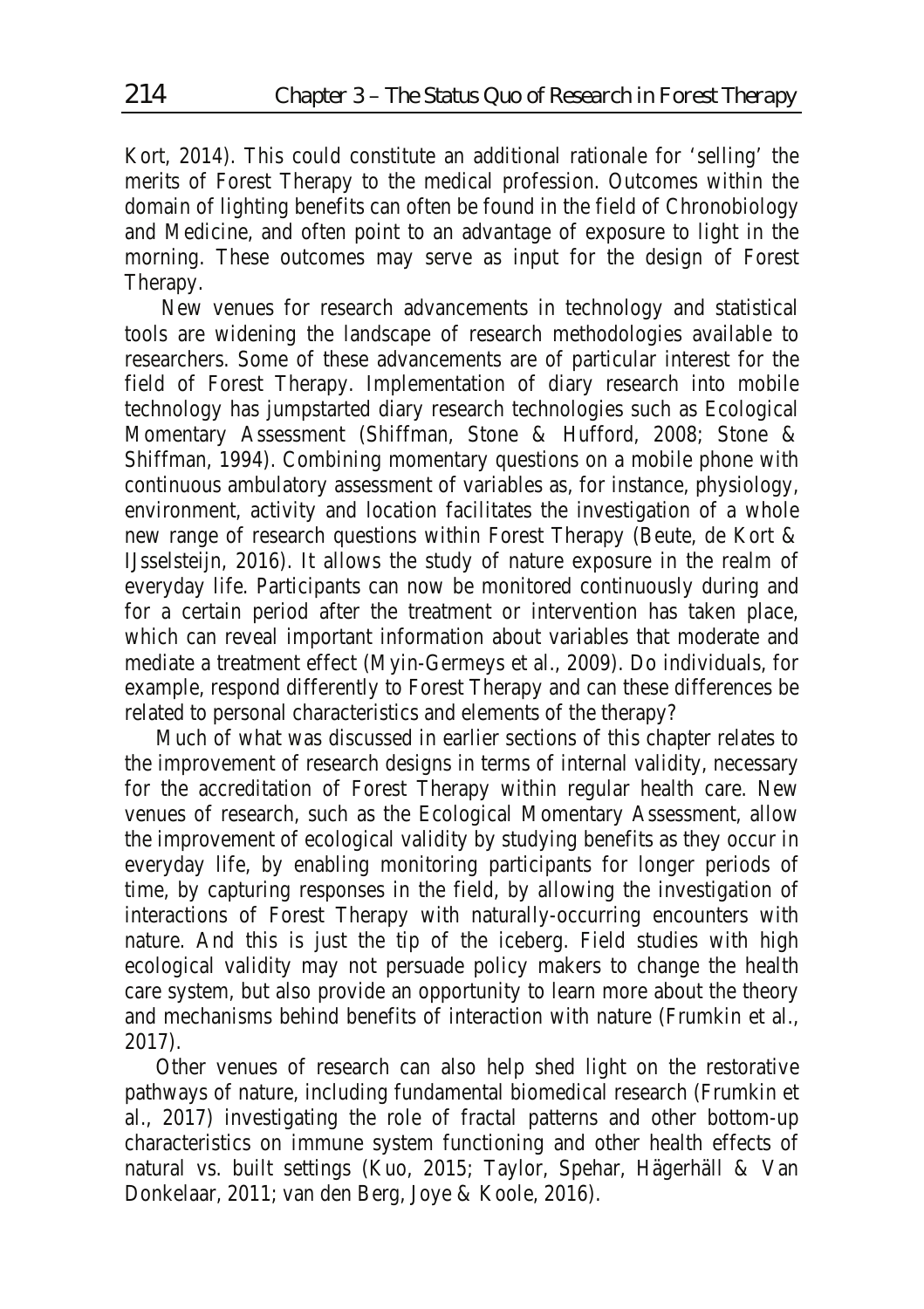Continuous advancements in statistical analyses also allow for more indepth examination of contributing factors, such as the inclusion of mediators within randomized controlled trials to understand how environmental, personal, and social factors influence the restoration process (Hartig et al., 2014; Kardan et al., 2015), or looking at intra-individual rather than inter-individual processes using time series analysis (van Gils et al., 2014).

#### *3.5.6 Conclusion*

Modern, urban, life poses many challenges for mental and physical health. Forest therapy is knocking on the door of traditional health care systems. A strong evidence base with randomized controlled trials implementing a highly structured, homogeneous, and theory-driven set of interventions could help nature therapy being accredited within the medical sciences. The field is continuously progressing, which has not gone unnoticed. For instance, in Scotland, doctors can now officially prescribe walks in nature to improve mental and physical health (RSPB, 2018). Hopefully, not for long, practitioners, policy makers and patients alike will see the forest through the trees, and the benefits it can have on mental and physical health.

### *References*

Barton, J., Griffin, M., & Pretty, J. (2012). Exercise-, nature-and socially interactive-based initiatives improve mood and self-esteem in the clinical population. *Perspectives in public health*, 132(2), 89-96.

Benedetti, F., Colombo, C., Barbini, B., Campori, E., & Smeraldi, E. (2001). Morning sunlight reduces length of hospitalization in bipolar depression. *Journal of affective disorders*, 62(3), 221-223.

Beute, F., & de Kort, Y. A. (2014). Salutogenic effects of the environment: Review of health protective effects of nature and daylight. *Applied Psychology: Health and Well-Being*, 6(1), 67-95.

Beute, F., & de Kort, Y. A. (2018). The natural context of wellbeing: Ecological momentary assessment of the influence of nature and daylight on affect and stress for individuals with depression levels varying from none to clinical. *Health & place*, 49, 7-18.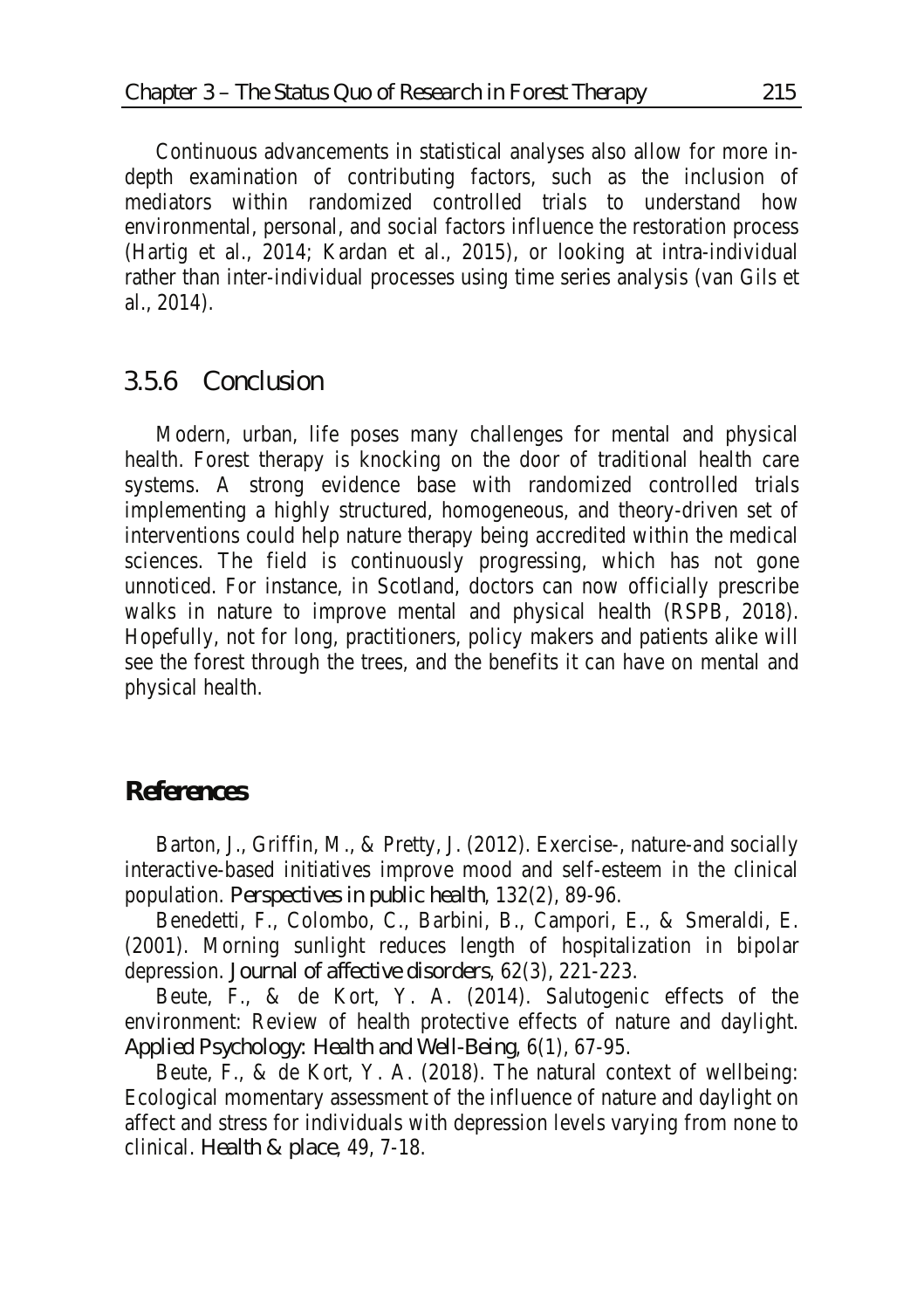Beute, F., de Kort, Y., & IJsselsteijn, W. (2016). Restoration in its natural context: How ecological momentary assessment can advance restoration research. *International journal of environmental research and public health*, 13(4), 420.

Buckley, R. C., & Brough, P. (2017). Nature, eco, and adventure therapies for mental health and chronic disease. *Frontiers in public health*, 5, 220.

Buckley, R. C., Brough, P., & Westaway, D. (2018). Bringing outdoor therapies into mainstream mental health. *Frontiers in public health*, 6, 119.

Corazon, S. S., Stigsdotter, U. K., Jensen, A. G. C., & Nilsson, K. (2010). Development of the nature-based therapy concept for patients with stress-related illness at the Danish healing forest garden Nacadia. *Journal of Therapeutic Horticulture*, 20, 33-51.

Dempsey, S., Devine, M. T., Gillespie, T., Lyons, S., & Nolan, A. (2018). Coastal blue space and depression in older adults. *Health & place*, 54, 110-117.

Frumkin, H., Bratman, G. N., Breslow, S. J., Cochran, B., Kahn Jr, P. H., Lawler, J. J., . . . Wolf, K. L. (2017). Nature contact and human health: A research agenda. *Environmental Health Perspectives*, 125(7), 075001.

Gladwell, V., Kuoppa, P., Tarvainen, M., & Rogerson, M. (2016). A lunchtime walk in nature enhances restoration of autonomic control during night-time sleep: Results from a preliminary study. *International Journal of Environmental Research and Public Health*, 13(3), 280.

Han, J.-W., Choi, H., Jeon, Y.-H., Yoon, C.-H., Woo, J.-M., & Kim, W. (2016). The effects of forest therapy on coping with chronic widespread pain: Physiological and psychological differences between participants in a forest therapy program and a control group. *International Journal of Environmental Research and Public Health*, 13(3), 255.

Hansen, M. M., Jones, R., & Tocchini, K. (2017). Shinrin-yoku (forest bathing) and nature therapy: A state-of-the-art review. *International Journal of Environmental Research and Public Health*, 14(8), 851.

Hartig, T., Catalano, R., & Ong, M. (2007). Cold summer weather, constrained restoration, and the use of antidepressants in Sweden. *Journal of Environmental Psychology*, 27(2), 107-116.

Hartig, T., Mitchell, R., de Vries, S., & Frumkin, H. (2014). Nature and Health. *Annual Review of Public Health*, 35, 207-228

Ideno, Y., Hayashi, K., Abe, Y., Ueda, K., Iso, H., Noda, M., . . . Suzuki, S. (2017). Blood pressure-lowering effect of Shinrin-yoku (Forest bathing): a systematic review and meta-analysis. BMC complementary and alternative medicine, 17(1), 409.

Jones, B., & Kenward, M. G. (2014). Design and analysis of cross-over trials. Boca Raton, FL: CRC Press.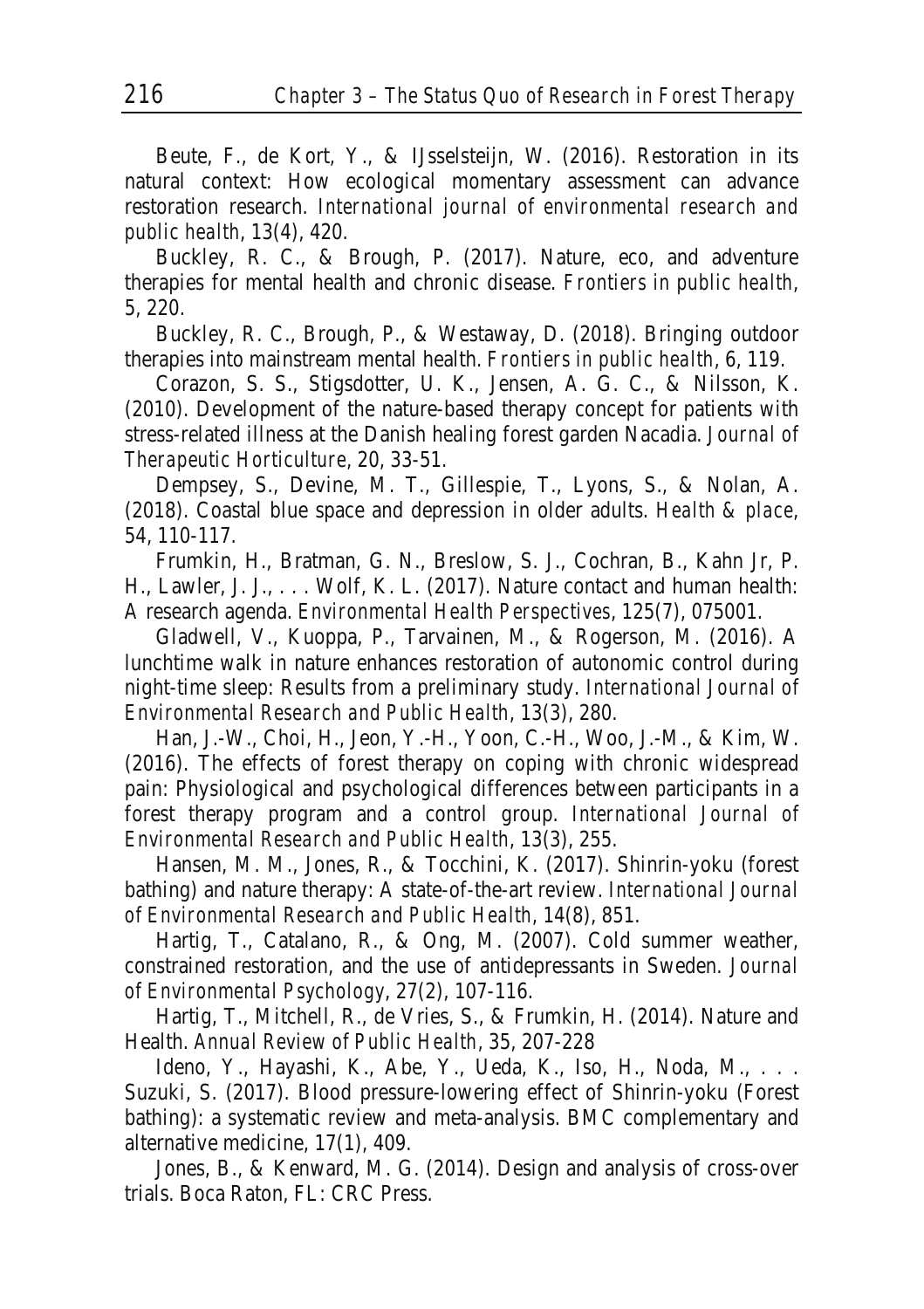Kamioka, H., Tsutani, K., Yamada, M., Park, H., Okuizumi, H., Honda, T., . . . Abe, T. (2014). Effectiveness of horticultural therapy: a systematic review of randomized controlled trials. *Complementary Therapies in Medicine*, 22(5), 930-943.

Kardan, O., Demiralp, E., Hout, M. C., Hunter, M. R., Karimi, H., Hanayik, T., . . . Berman, M. G. (2015). Is the preference of natural versus man-made scenes driven by bottom-up processing of the visual features of nature? *Frontiers in psychology*, 6, 471. doi:10.3389/fpsyg.2015.00471

Karjalainen, E., Sarjala, T., & Raitio, H. (2010). Promoting human health through forests: overview and major challenges. *Environmental health and preventive medicine*, 15(1), 1.

Kuo, M. (2015). How might contact with nature promote human health? Exploring promising mechanisms and a possible central pathway. Frontiers in psychology, 6. doi:10.3389/fpsyg.2015.01093

Lambert, G. W., Reid, C., Kaye, D., Jennings, G., & Esler, M. (2002). Effect of sunlight and season on serotonin turnover in the brain. *The Lancet*, 360(9348), 1840-1842.

Lee, I., Choi, H., Bang, K.-S., Kim, S., Song, M., & Lee, B. (2017). Effects of forest therapy on depressive symptoms among adults: A systematic review. *International Journal of Environmental Research and Public Health*, 14(3), 321.

Li, T., Yu, T., Hawkins, B. S., & Dickersin, K. (2015). Design, analysis, and reporting of crossover trials for inclusion in a meta-analysis. PLoS ONE, 10(8), e0133023-e0133023. doi:10.1371/journal.pone.0133023

Mao, G., Cao, Y., Wang, B., Wang, S., Chen, Z., Wang, J., . . . Dong, J. (2017). The salutary influence of forest bathing on elderly patients with chronic heart failure. *International Journal of Environmental Research and Public Health*, 14(4), 368.

McCaffrey, R., Hanson, C., & McCaffrey, W. (2010). Garden walking for depression: a research report. *Holistic nursing practice*, 24(5), 252-259.

Myin-Germeys, I., Oorschot, M., Collip, D., Lataster, J., Delespaul, P., & Van Os, J. (2009). Experience sampling research in psychopathology: opening the black box of daily life. *Psychological medicine*, 39(9), 1533- 1547.

Ochiai, H., Ikei, H., Song, C., Kobayashi, M., Takamatsu, A., Miura, T., . . . Imai, M. (2015). Physiological and psychological effects of forest therapy on middle-aged males with high-normal blood pressure. *International Journal of Environmental Research and Public Health*, 12(3), 2532-2542.

Piaggio, G., Elbourne, D. R., Altman, D. G., Pocock, S. J., Evans, S. J., & Group, C. (2006). Reporting of noninferiority and equivalence randomized trials: an extension of the CONSORT statement. *Jama*, 295(10), 1152-1160.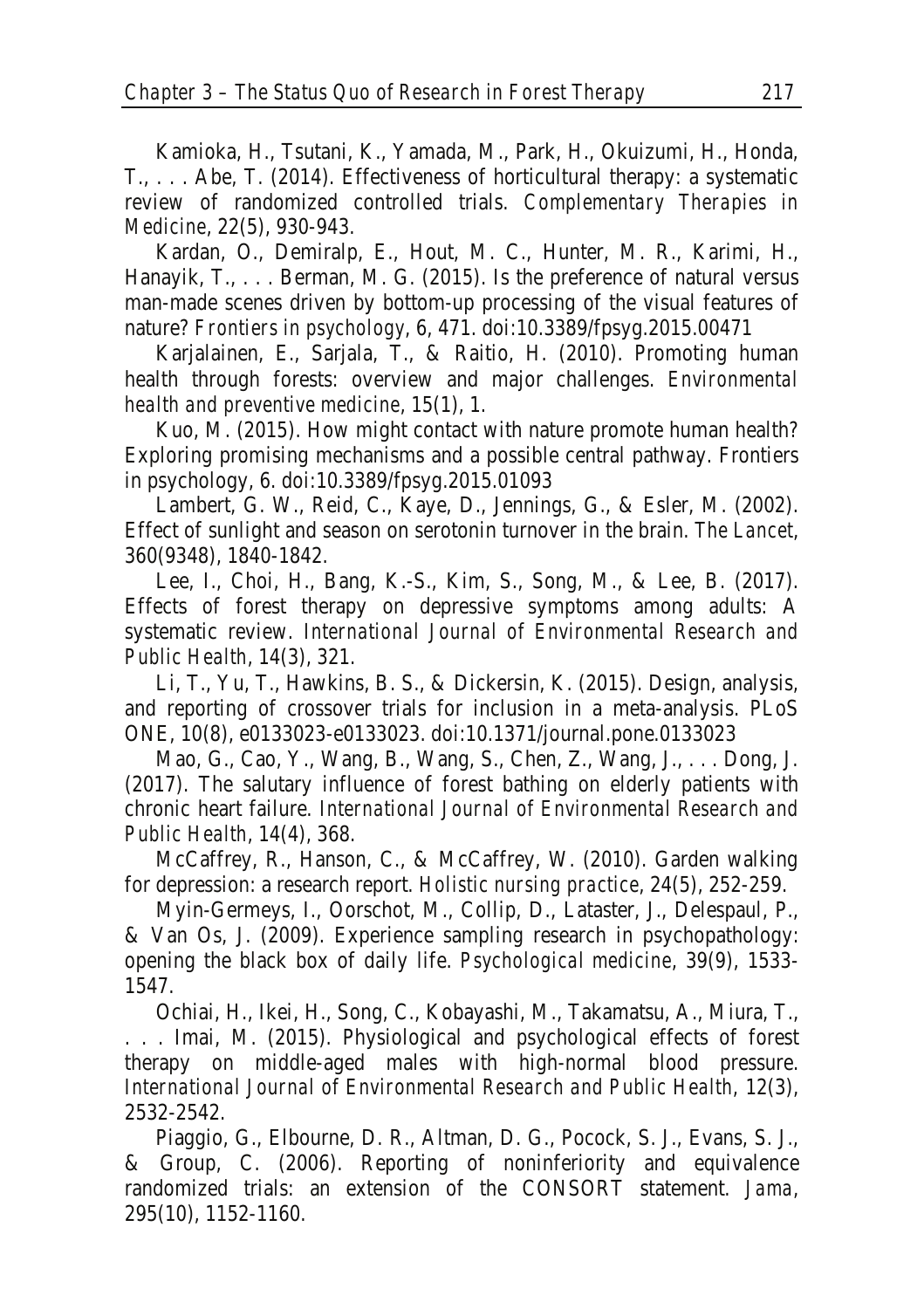Ratcliffe, E., Gatersleben, B., & Sowden, P. T. (2013). Bird sounds and their contributions to perceived attention restoration and stress recovery. *Journal of Environmental Psychology*, 36, 221-228.

Roe, J., & Aspinall, P. (2011). The restorative benefits of walking in urban and rural settings in adults with good and poor mental health. *Health & place*, 17(1), 103-113.

Roenneberg, T., Kantermann, T., Juda, M., Vetter, C., & Allebrandt, K. V. (2013). Light and the human circadian clock. In: Circadian clocks (pp. 311-331): Springer.

Shiffman, S., Stone, A. A., & Hufford, M. R. (2008). Ecological momentary assessment. *Annu. Rev. Clin. Psychol*., 4, 1-32.

Stevenson, M. P., Schilhab, T., & Bentsen, P. (2018). Attention Restoration Theory II: a systematic review to clarify attention processes affected by exposure to natural environments. *Journal of Toxicology and Environmental Health*, Part B, 21(4), 227-268.

Stigsdotter, U. K., Corazon, S. S., Sidenius, U., Nyed, P. K., Larsen, H. B., & Fjorback, L. O. (2018). Efficacy of nature-based therapy for individuals with stress-related illnesses: randomised controlled trial. *The British Journal of Psychiatry*, 213(1), 404-411.

Stigsdotter, U. K., Palsdottir, A. M., Burls, A., Chermaz, A., Ferrini, F., & Grahn, P. (2011). Nature-based therapeutic interventions. In: Forests, trees and human health (pp. 309-342): Springer.

Stone, A. A., & Shiffman, S. (1994). Ecological momentary assessment (EMA) in behavorial medicine. Annals of Behavioral Medicine.

Taylor, R., Spehar, B., Hägerhäll, C., & Van Donkelaar, P. (2011). Perceptual and physiological responses to Jackson Pollock's fractals. *Frontiers in Human Neuroscience*, 5, 60. doi:10.3389/fnhum.2011.00060

Van den Berg, A. E. (2017). From green space to green prescriptions: Challenges and opportunities for research and practice. *Frontiers in psychology*, 8, 268. doi:10.3389/fpsyg.2017.00268

Van den Berg, A. E., Joye, Y., & Koole, S. L. (2016). Why viewing nature is more fascinating and restorative than viewing buildings: A closer look at perceived complexity. *Urban Forestry & Urban Greening*, 20, 397- 401. doi:http://dx.doi.org/10.1016/j.ufug.2016.10.011

Van den Berg, A.E. (2009). Restorative effects of nature: towards a neurobiological approach. Paper presented at the Human Diversity: design for life, Proceedings of the 9th International Congress of Physiological Anthropology, Delft, The Netherlands, 22-26 August 2008.

van Gils, A., Burton, C., Bos, E. H., Janssens, K. A., Schoevers, R. A., & Rosmalen, J. G. (2014). Individual variation in temporal relationships between stress and functional somatic symptoms. *Journal of psychosomatic research*, 77(1), 34-39.